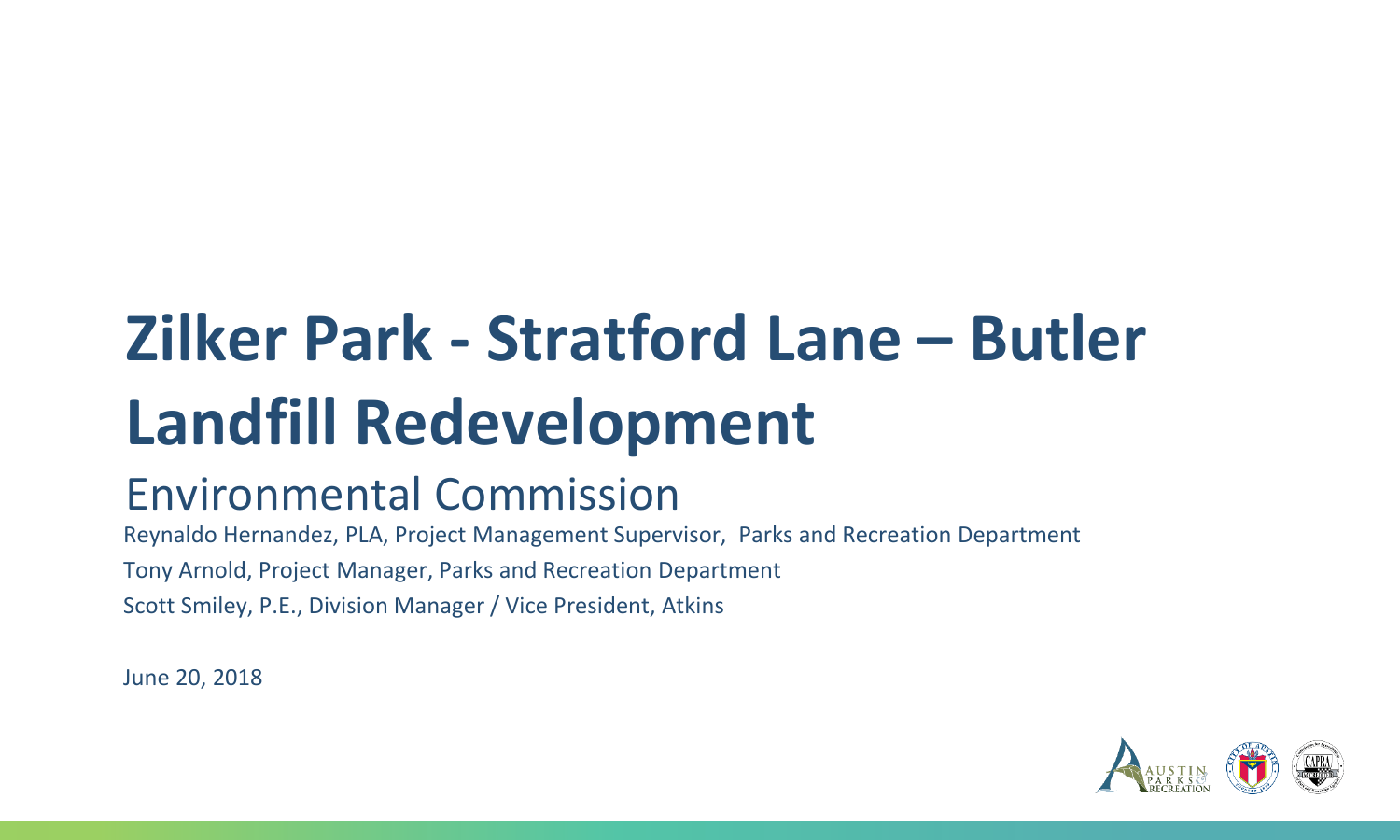# **Project Catalyst**

- Drought and the following heavy rains created conditions that prompted complaints from park users and community, 2015
- Zilker Botanical Garden parking conditions and need where elevated to City Manager, 2015
- Park Land Events Task Force recommendation to consider removing the parking of cars at the Polo Fields
- Required maintenance timeframe
- Environmental concerns raised by the Parks and Recreation Department (PARD) regarding cap conditions

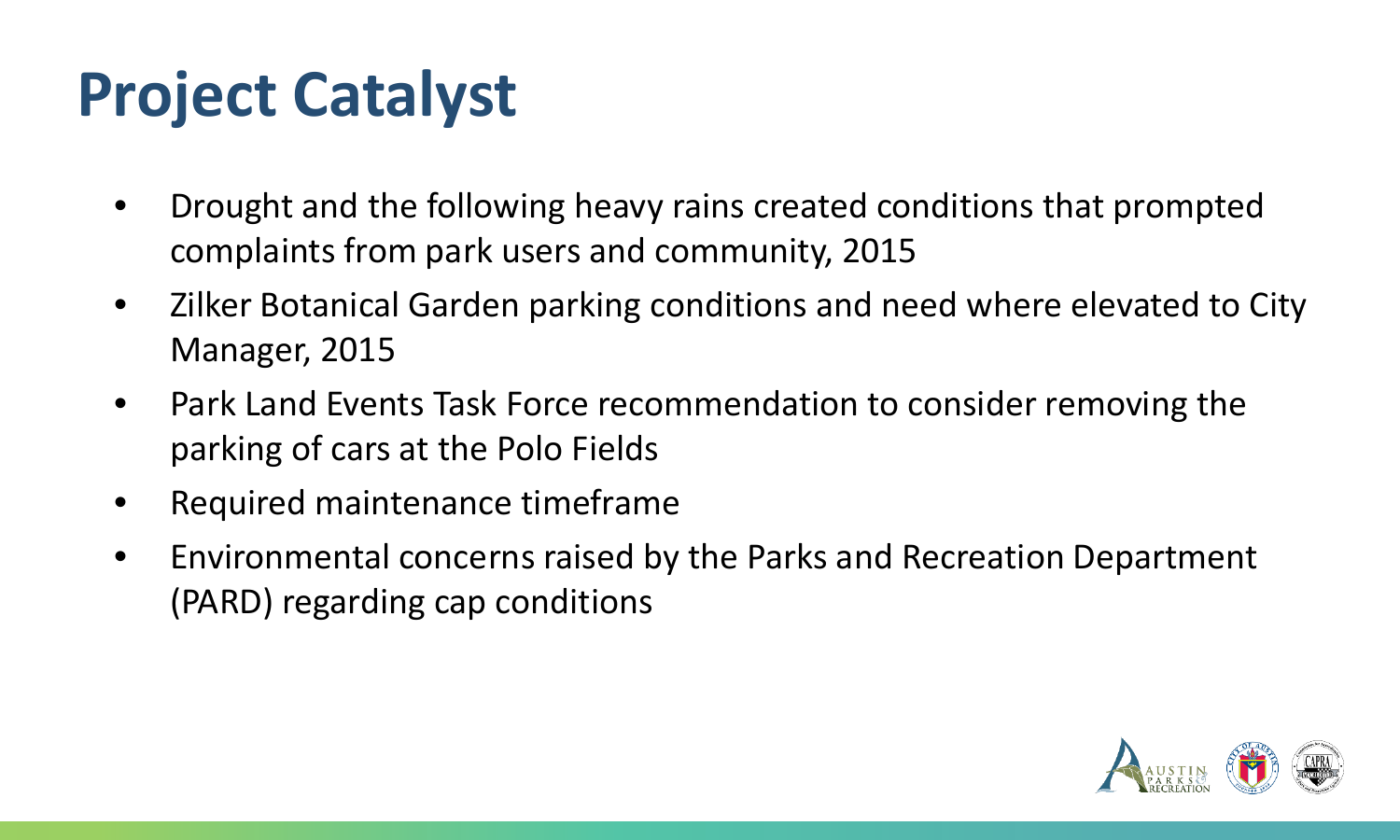## **Where we are today**

- Development Services Department (DSD) and Watershed Protection Department (WPD) authorized action to address immediate concerns that would be followed by a site plan process addressing an interim solution
- Current condition is unpermitted, non Texas Commission of Environmental Quality (TCEQ) compliant, environmentally inferior and does not address critical water quality concerns
- Interim design solution positively addresses deficiencies associated with the City of Austin and TCEQ compliance, water quality concerns and the periodic maintenance of the cap
- PARD acknowledges need for implementing a master plan for Zilker Park that would include a long term parking plan. Interim project does not preclude the Master Plan

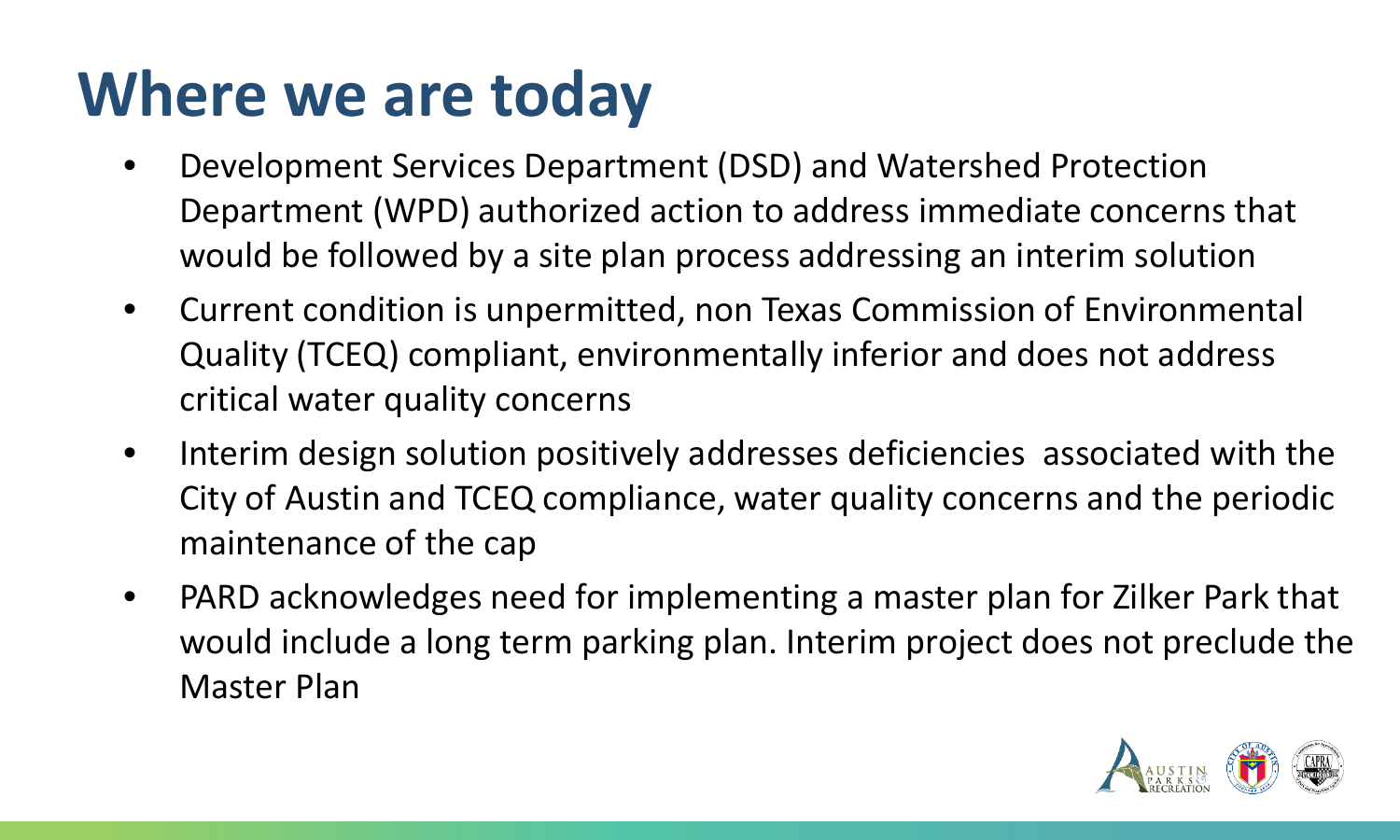#### **Where we are today (cont.)**

- Interim project provides the opportunity for the rehabilitation of the Zilker Polo Fields from overflow parking which represents a larger ongoing environmental hazard created by this type of use
- Not moving forward with the interim improvements heightens and prolongs the environmental impacts at the Butler Landfill and Polo Fields as no alternative overflow and event space area is available for ongoing Zilker Park amenity programming and current events

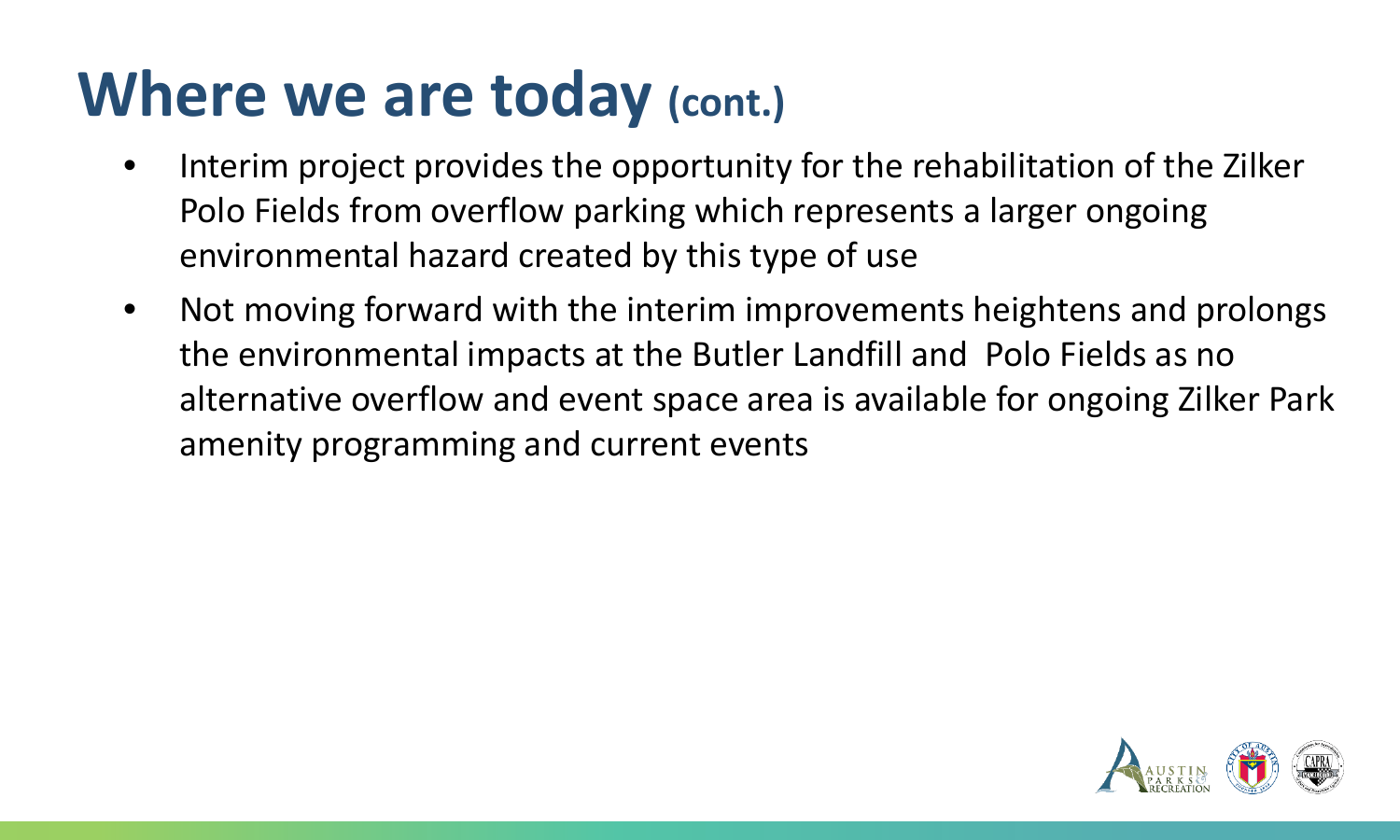# **Project Improvement Benefits**

- All weather surface material, budget friendly and easily removable
- Use of 'grassstone' at high and continuous use area near Mopac
- Gravel provides improved surface protection and positive drainage
- Overall reduction of total overflow parking and event staging area
- Water quality structure including bio-swale to address water quality concerns
- Pedestrian circulation improvements with the addition of walkway along Stratford Dr.
- Enhanced access to the hike and bike trail
- Allows for removal of overflow parking at the Polo Fields



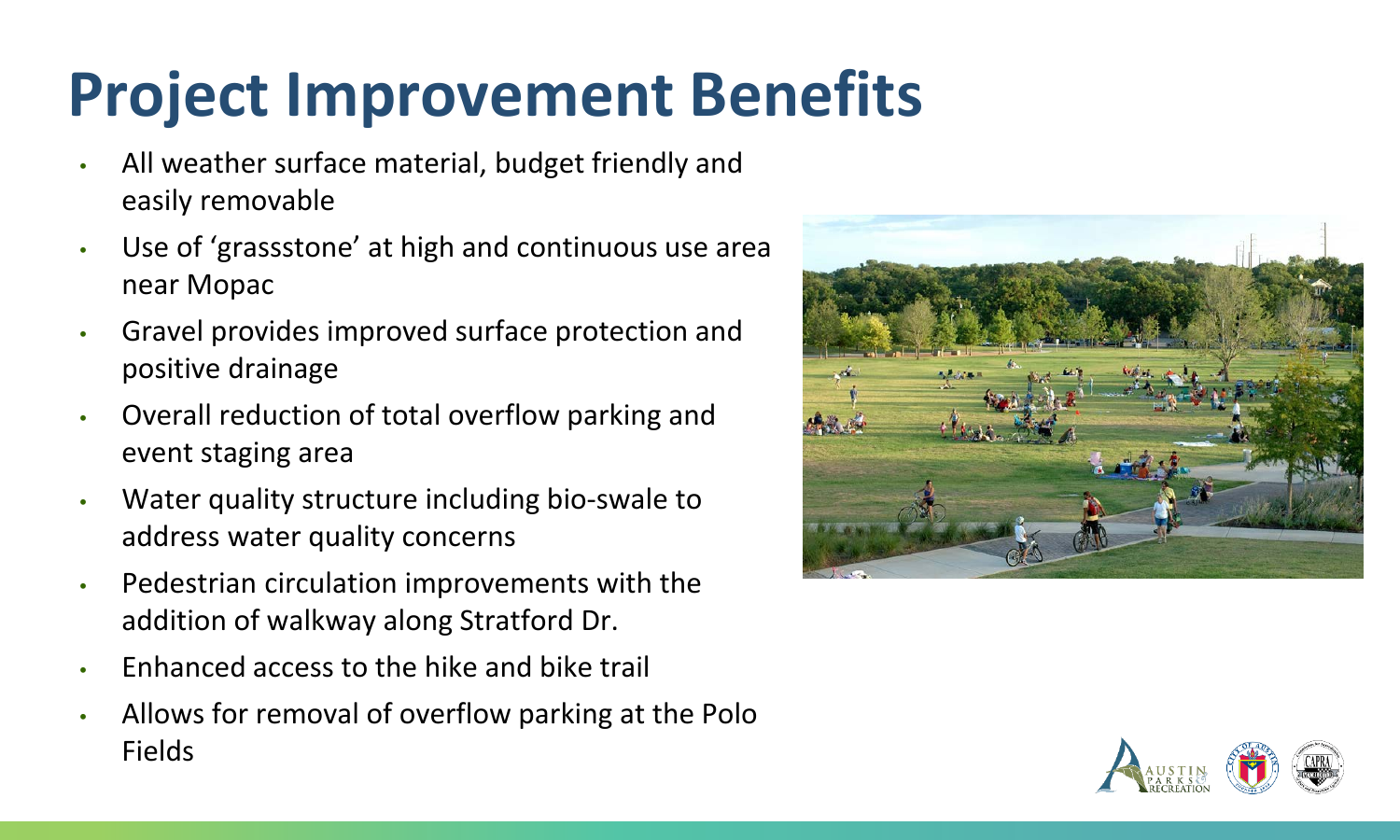# **Phasing Plan**







Phase 2 – Water Quality Control Structure

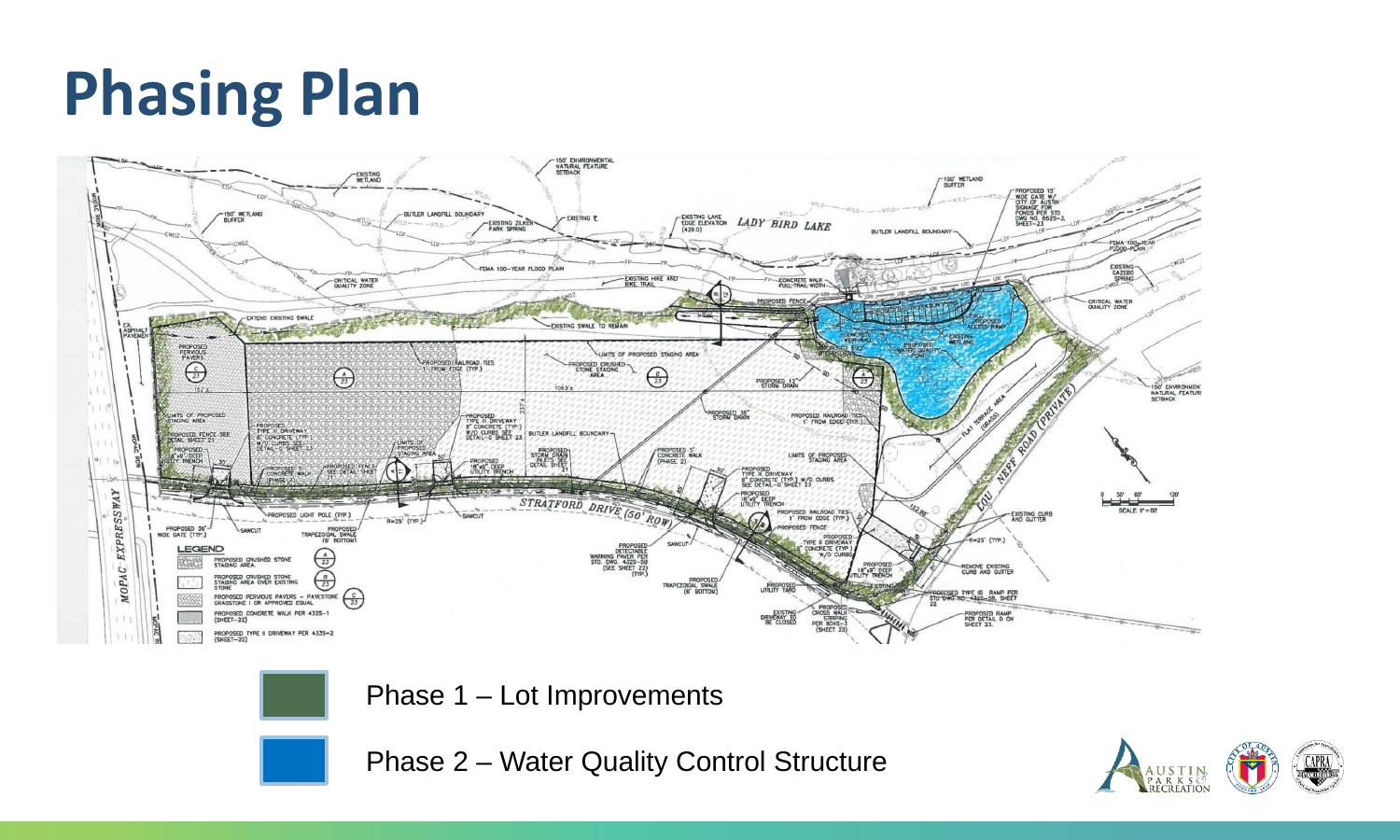## **Tentative Schedule**

- Site Development Permit: June July 2018
- TCEQ permit: June July 2018
- Phase 1: Commence late June or early July, 2018 complete early Sept 2018 allows for use of the staging area by ACL and the Trail of Lights
- Phase 2: Mid January March 2019

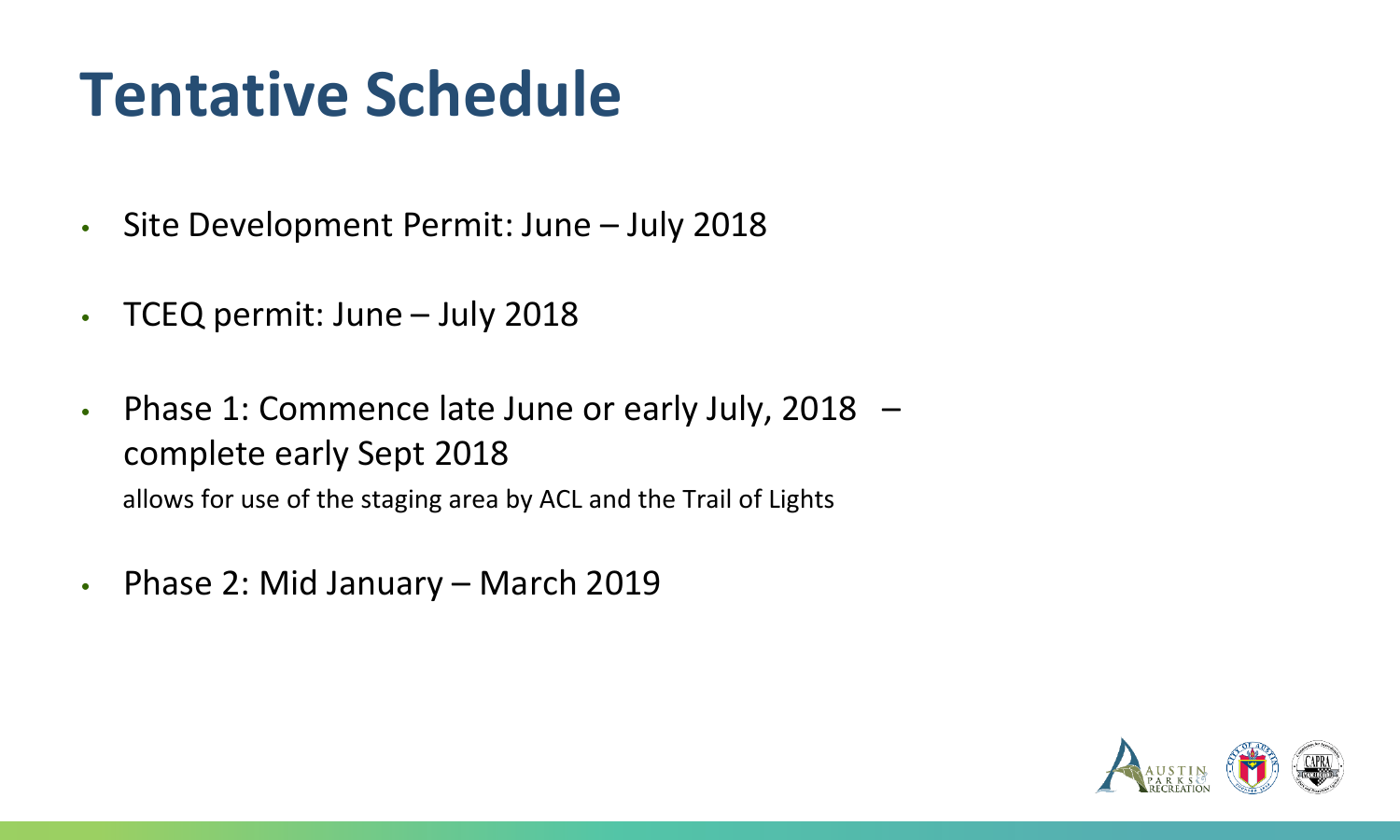#### **Waterfront Overlay**



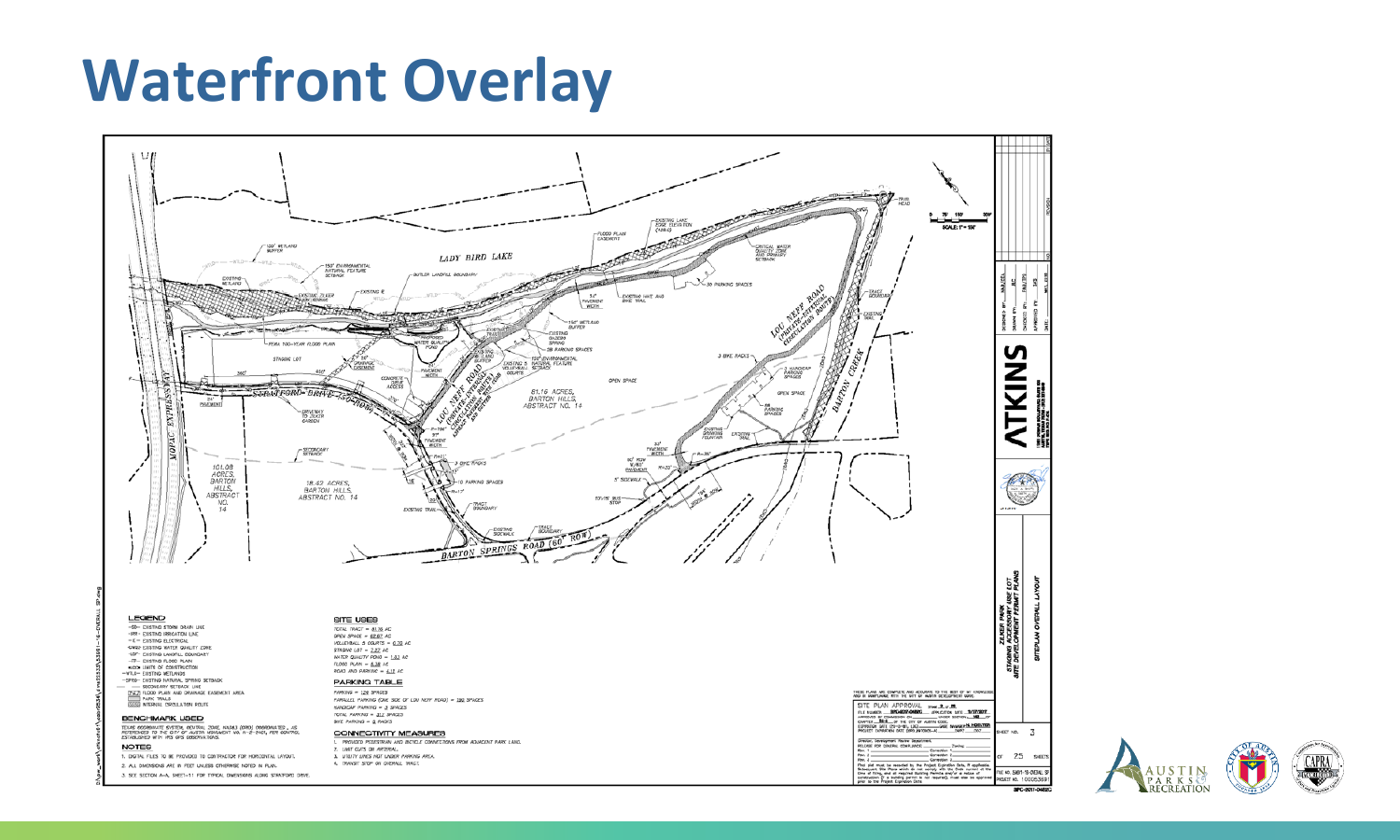# **Thank You!**

#### **Contact:**

Reynaldo Hernandez PLA, Project Management Supervisor, Parks and Recreation

Department

[Reynaldo.hernandez@austintexas.gov](mailto:Reynaldo.hernandez@austintexas.gov)